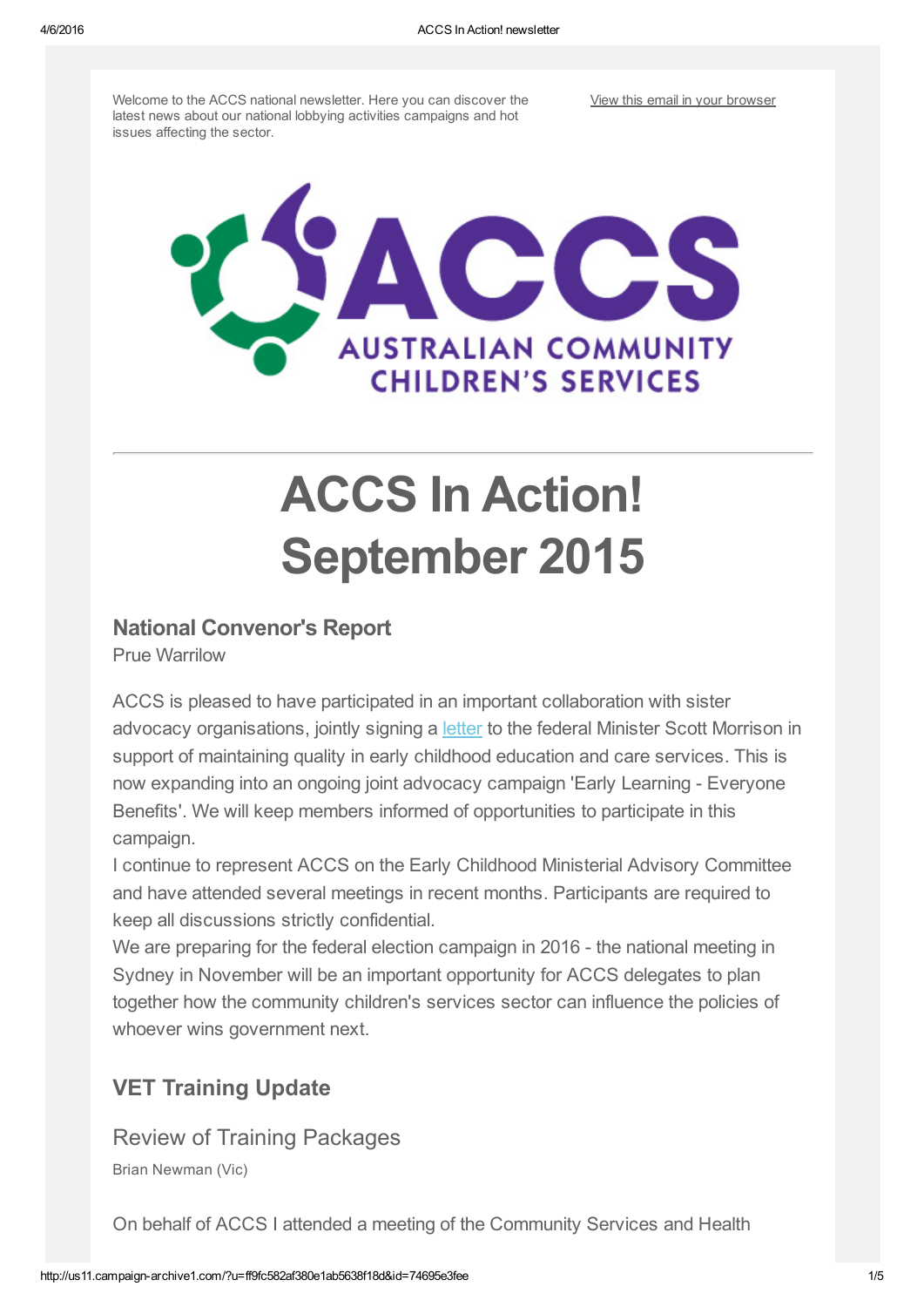#### 4/6/2016 ACCS In Action! newsletter

Industry Skills Council's Training Package Advisory Committee. Although the agenda was primarily around finalising endorsement of revised packages for Community Services and Health areas, it was useful to learn about how the different sectors tackle Training Package revision.

It was also significant to learn more about the implications of the government's agenda regarding the VET sector. The Skills Council has just received funding in order to complete current projects up to the end of this year, when the new structures will be put in place. The work will be put out to tender, and there will no longer be a requirement for groups such as trade unions to be involved in the new structures. These are significant changes for the VET sector and the impact will be felt into the future. It is important that training packages reflect the needs and interests of children, and not just the financial interests of business owners.

Meanwhile, the Australian Skills Quality Authority's inquiry into Early Childhood workforce training, including concerns about the poor quality of some VET providers is yet to be released. However, in Victoria, Certificate III ECEC qualifications from one particular provider have recently been disendorsed.

#### Call for Formal Nomination of ACCS Representative

ACCS has been fortunate that Brian Newman has been willing to represent us on the Community Services and Health Industry Skills Council Training Package Advisory Committee, ably assisted by Kim Bertino of the NSW Branch.

We would now like to call for formal nominations for this important role, using the new [ACCS](https://gallery.mailchimp.com/ff9fc582af380e1ab5638f18d/files/PROTOCOL_FOR_ACCS_REPRESENTATIVES_ON_REFERENCE_GROUPS_1_.pdf) policy for appointment of representatives.

If you are interested in offering your services to represent ACCS on this important forum then please fill in the attached **[Expression](https://gallery.mailchimp.com/ff9fc582af380e1ab5638f18d/files/National_Reference_Group_Expression_of_Interest_TPAC_July_2015.docx) of Interest** and return it asap to secretariat@ausccs.org.au

Improving Quality of Training for E.C.E.C. Kim Bertino, ACCS NSW

On 20 August, the Australian Skills Quality Authority (ASQA) released the report of its national strategic review of training for early childhood education and care. ACCS is pleased that the recommendations reflect the issues and concerns we raised in the consultation and on the management committee for the Review. Hopefully the implementation of the strategic review's recommendations will strengthen the quality of early childhood education and care training and assessment.

The key findings will be familiar to many in our sector:

- Most registered training organisations have difficulty complying with assessment requirements.
- Training courses are often being delivered in too short a time to enable the development of sufficient skills and knowledge and for valid assessment decisions to be made.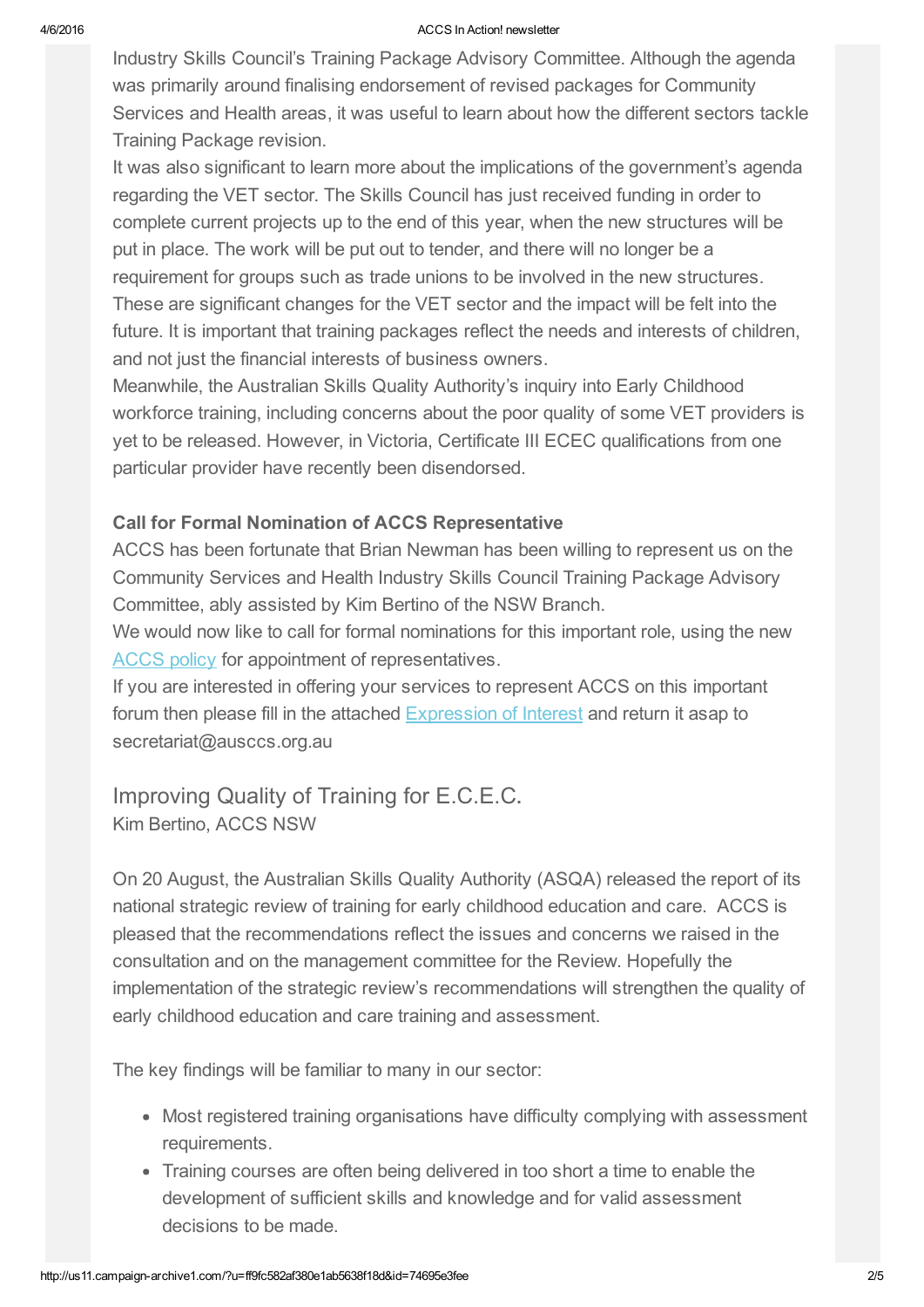#### 4/6/2016 ACCS In Action! newsletter

Learning and assessment in a structured workplace environment is not being done well by many registered training organisations delivering early childhood education and care.

ACCS believes that it is important that members are aware of the Report findings, and use the opportunities it creates for engagement with the sector and training organisations to build a strong platform that ensures that quality training is accessible for those working in, or aspiring to work in early childhood.

This strategic review was initiated by ASQA Commissioners in response to concerns raised by the Productivity Commission in its 2011 research report *Early Childhood Workforce* about the quality of vocational education and training (VET) and assessment being provided. The review was guided by a management committee drawn from key stakeholders from industry, employers, unions and government and chaired by ASQA's Chief Commission. ACCS was invited to participate in the management committee and has had representation on the committee since the commencement in January 2014.

Over the past 18 months, ACCS has been able to give a voice to the members and wider sector on issues in the VET sector affecting our services, and contribute to the formation of a series of recommendations from the review.

To access the Report click on this [link.](http://www.asqa.gov.au/verve/_resources/Strategic_Review_2015_Early_Childhood_Education_Report.pdf)

ACCS has written to ASQA congratulating them on their good consultation process and urging them to maintain a close watch on how the VET sector performs in future. Read the letter [here.](https://gallery.mailchimp.com/ff9fc582af380e1ab5638f18d/files/letter_of_thanks_to_ASQA.pdf)

## ACECQA Forum on revised National Quality Standards

Linda Davison, CCC Victoria

ACECQA hosted a Regulatory Impact Statement Consultation Session in Melbourne on 8<sup>th</sup> April 2015 with peak bodies, including ACCS, in attendance. Department of Education and Training (Victorian office) presented the session and advised that the draft revised National Quality Standards had received mixed responses in the consultation with peak bodies, large service providers and services who operate one or a few services.

While 80% of single or small service providers indicated they support change, peak bodies and large service providers, in general, did not. Responses from small services included requests for clearer guidelines and reduced repetition. Services also liked the introduction of a conceptual column in the draft new NQS which identifies overarching concepts under which the each of the rating elements sits. Peak bodies, on the other hand, expressed concern about any "watering down" of the Standards, a sense of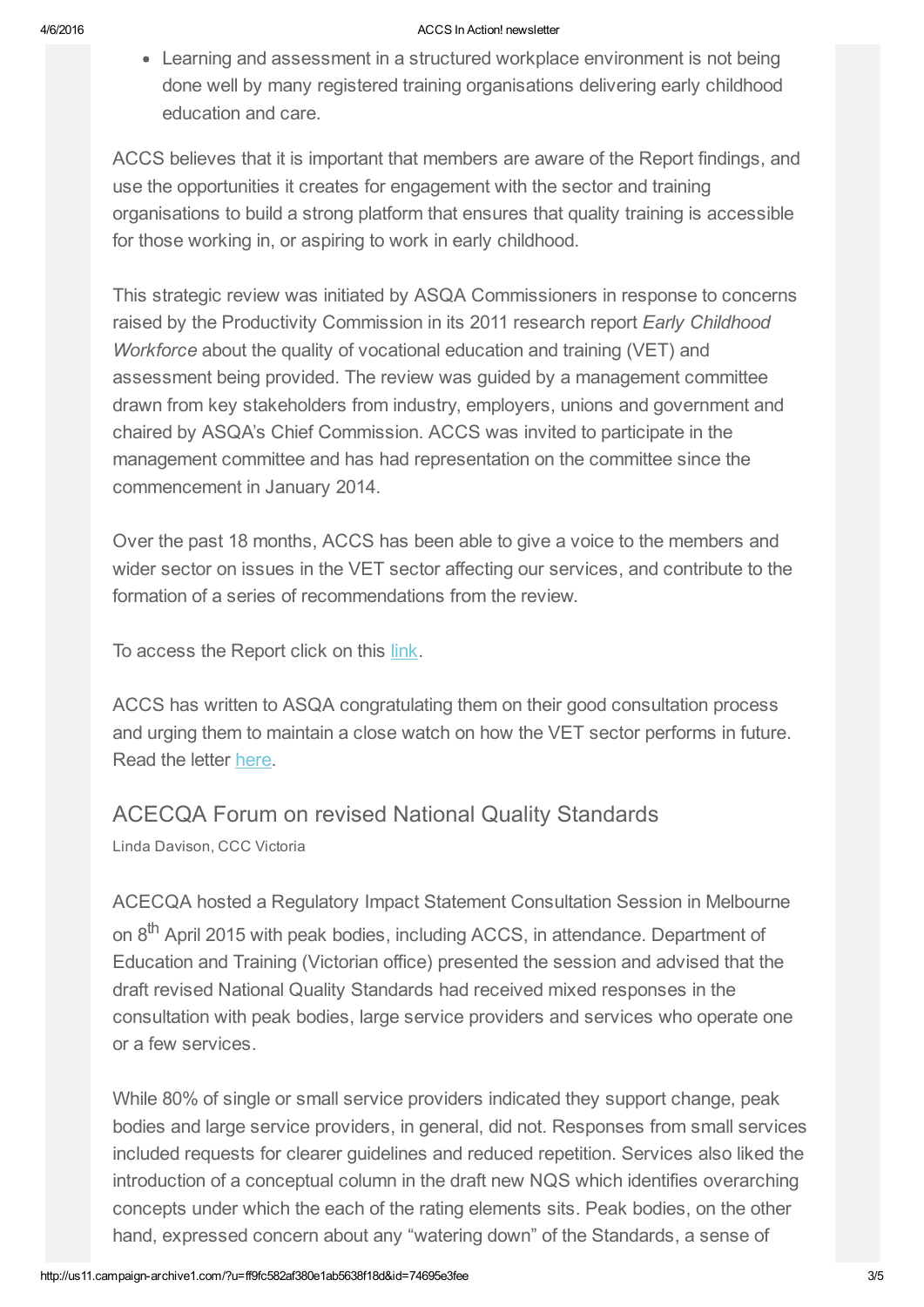#### 4/6/2016 ACCS In Action! newsletter

"change fatigue" in the sector and the additional costs needed to implement changes.

56% of services (as of April) nationally have been through the Assessment and Rating Process.

Why revise the NQF?

- ACECEQA research indicates that the sector finds it more time consuming;
- Costing of a visit is expensive and 42% of funding from regulatory budget goes into the Assessment and Rating Process (individual visits cost \$2,000 \$12,000);
- Wolcott Feedback advised that the sector finds the terminology confusing;
- Productivity Commission Report indicated change is needed;
- Support a more streamlined system of descriptors to make it easier for regulatory authorities to assess quality accurately and consistently; and
- If the opportunity to make changes is not taken now, the next opportunity will not be until 2017/2020.

Aim of revising the NQF?

- Clarify the concepts and reduce conceptual duplication and overlap between elements and standards;
- Retain a focus on continuous quality improvement;
- Retain applicability across all service types;
- Ensure that language is clear and understandable;
- Retain benchmark of current National Quality Standard;
- Provide more balance in the number of elements in each standard;
- Continue to underpin by National Law and Regulations

The areas that were discussed with opportunity for consultation and thoughts to be expressed on were:

Quality Area 1 Less emphasis on documentation – No reference to 'intentional teaching' and 'pedagogy'

Quality Area 3 – Removal of reference to 'sustainability' – combines two previous standards

Quality Area 4 – Staffing Arrangements – ratio and qualifications are not specifically referenced

Quality Area 7 – Administration Systems – consolidation of elements about decision making and systems

No changes would be expected to occur prior to July 2016, by which time all services should have been through the Assessment & Rating process at least once.